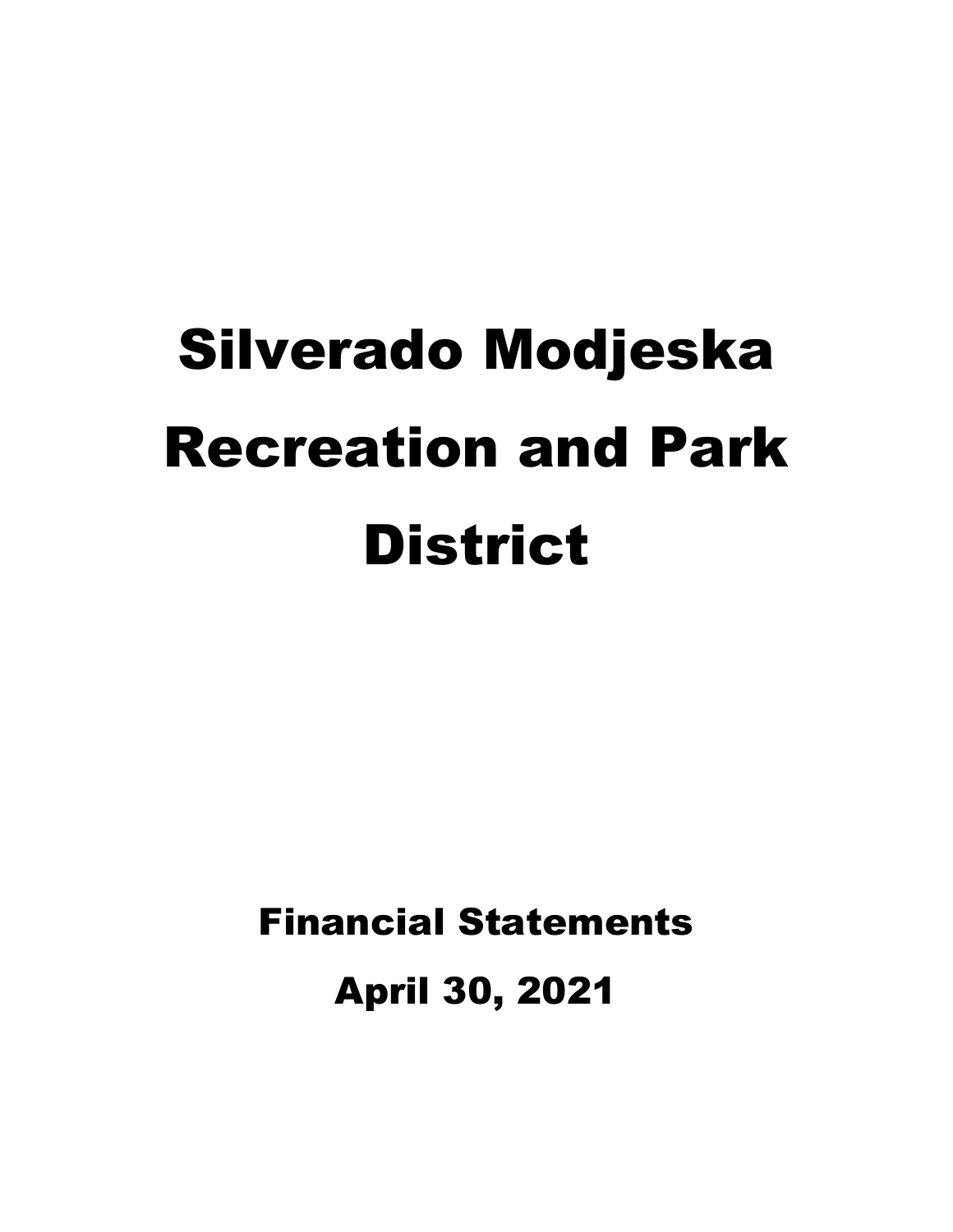# 8:56 AM Silverado Modjeska Recreation & Parks District 06/21/21<br>Accrual Basis<br>April 2021

**Accrual Basis** 

|                                                                                | Apr 21         | Jul '20 - Apr 21    |
|--------------------------------------------------------------------------------|----------------|---------------------|
| <b>Income</b>                                                                  |                |                     |
| 60000 · Recreation Program Income                                              |                |                     |
| 60001 Instructor Fees                                                          | 0.00           | 184.80              |
| 60005 · Sticker Sales                                                          | 0.00           | 70.00               |
| 60007 · Flea Market                                                            | 170.00         | 360.00              |
| 60000 · Recreation Program Income - Other                                      | 0.00           | 5.00                |
| Total 60000 · Recreation Program Income                                        | 170.00         | 619.80              |
| 6210 · Property Taxes - Current Secured                                        | 0.00           | 13,646.10           |
| 6220 · Property Taxes-Curr Unsecured                                           | 0.00           | 561.77              |
| 6280 · Property Tax-Curr Supplemental                                          | 0.00           | 280.40              |
| 6290 Other Taxes                                                               | 0.00           | 58,386.68           |
| 6300 Property Taxes-Prior Supplement<br>6540 · Penalties & Costs on Deling Tax | 0.00<br>0.00   | 16.95<br>4.38       |
| 6610 Interest                                                                  | 0.00           | 409.77              |
| 6620 Rents and Concessions                                                     |                |                     |
| 6621 · Weddings                                                                | 0.00           | $-900.00$           |
| 6620 · Rents and Concessions - Other                                           | 350.00         | 1,170.00            |
| Total 6620 · Rents and Concessions                                             | 350.00         | 270.00              |
| 6690 · State-Homeowners PR Tax Relief                                          | 0.00           | 54.31               |
| 7960 Donations/Gifts                                                           | 76.00          | 2,110.89            |
| 9000 · Chili Cookoff Fundraiser                                                |                |                     |
| <b>Donations</b>                                                               | 0.00           | 120.00              |
| Total 9000 · Chili Cookoff Fundraiser                                          | 0.00           | 120.00              |
|                                                                                |                |                     |
| <b>Total Income</b>                                                            | 596.00         | 76,481.05           |
| <b>Expense</b>                                                                 |                |                     |
| 0702 · Telephone                                                               | 384.27         | 3,623.02            |
| 1100 Insurance                                                                 | 0.00<br>400.00 | 11,781.00<br>400.00 |
| 1300 Maintenance - Equipment<br>1400 Maintenance - Bldgs & Improvs             |                |                     |
| 14001 · Landscaping                                                            | 2,850.00       | 6,860.00            |
| 14002 · Repairs & Renovations (Minor)                                          | 49.00          | 3,801.40            |
| 1400 · Maintenance - Bldgs & Improvs - Other                                   | 1,358.52       | 1,358.52            |
| Total 1400 · Maintenance - Bldgs & Improvs                                     | 4.257.52       | 12,019.92           |
| 1500 Donations                                                                 | 946.00         | 496.00              |
| 1600 Memberships                                                               | 0.00           | 1,278.80            |
| 1700 · Miscellaneous Expense                                                   | 0.00           | 136.00              |
| 1800 Office Expense                                                            | 0.00           | 805.90              |
| 1803 · Postage                                                                 | 0.00           | 102.00              |
| 1806 · Printing Costs - Outside Vendor                                         | 549.53         | 549.53              |
| 1900 · Professional/Specialized Srvcs                                          |                |                     |
| 19001 Audit Services                                                           | 0.00           | 6,500.00            |
| 19002 · Legal Services                                                         | 1,635.00       | 2,295.00            |
| 19005 · Administrative                                                         | 0.00<br>551.25 | 855.00<br>5,812.15  |
| 19006 · Bookkeeping<br>19007 · Instructor Fees                                 | 0.00           | 0.00                |
| 19008 Caretaker                                                                | 0.00           | 2,691.25            |
| 19009 · Website Maintenance                                                    | 40.50          | 1,012.75            |
| 1900 · Professional/Specialized Srvcs - Other                                  | 0.00           | 35.05               |
| Total 1900 · Professional/Specialized Srvcs                                    | 2,226.75       | 19,201.20           |
| 1912 · Investment Administrative Fees                                          | 0.00           | 26.11               |
| 2000 · Publications and Legal Notices                                          | 360.00         | 360.00              |
| 2400 · Special Deparmental Expense                                             | 0.00           | 1,389.21            |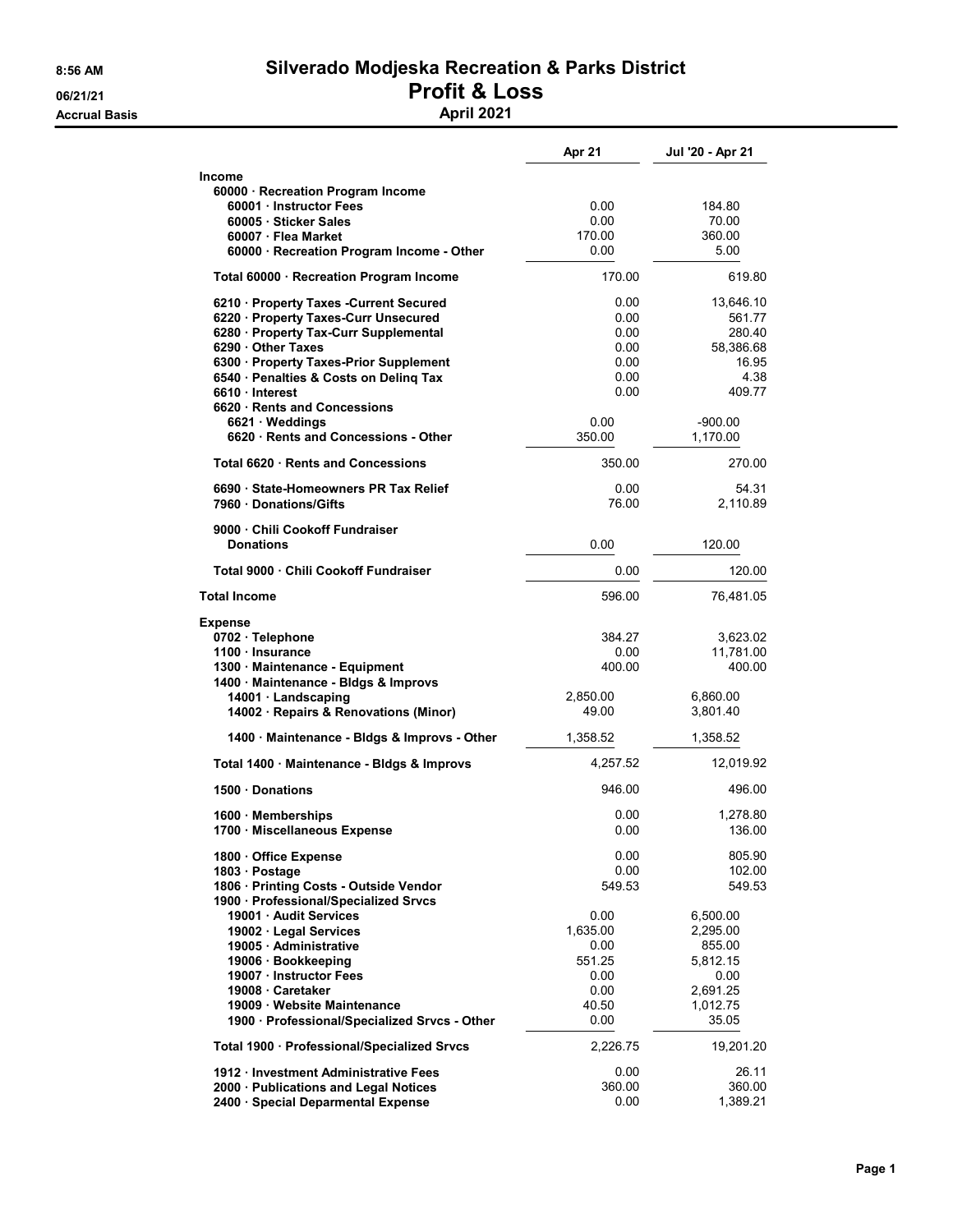# 8:56 AM Silverado Modjeska Recreation & Parks District 06/21/21<br>Accrual Basis<br>April 2021

|                               | Apr 21       | Jul '20 - Apr 21 |
|-------------------------------|--------------|------------------|
| 2800 Utilities                |              |                  |
| 28001 Electricity             | 132.92       | 633.57           |
| 28002 · Waste Disposal        | 921.83       | 4,330.23         |
| 28003 Portable Toilets/Septic | 950.00       | 2,470.00         |
| 28005 Water                   | 0.00         | 4.472.28         |
| Total 2800 Utilities          | 2.004.75     | 11.906.08        |
| <b>Total Expense</b>          | 11,128.82    | 64,074.77        |
| Net Income                    | $-10,532.82$ | 12,406.28        |
|                               |              |                  |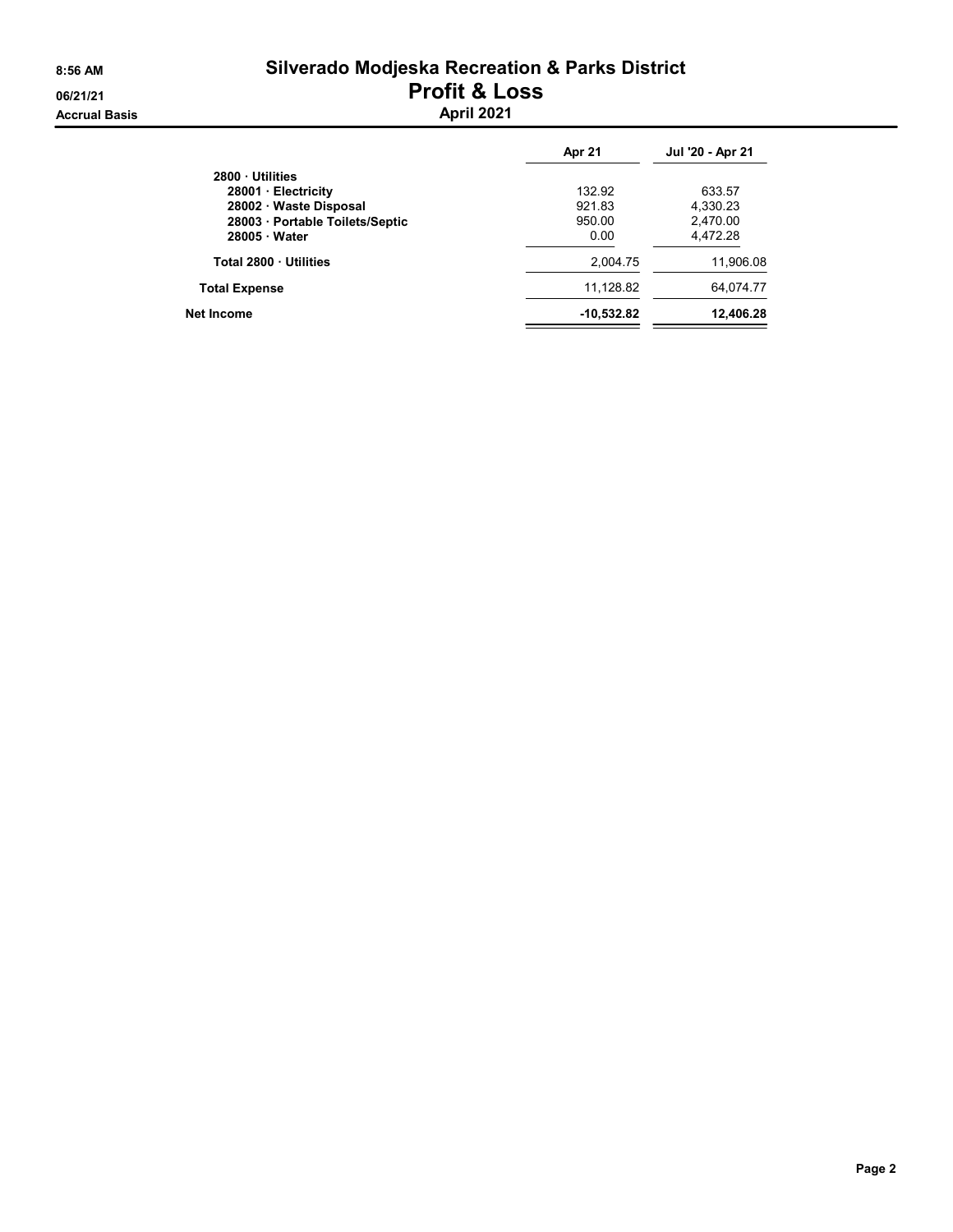# 06/21/21 **Profit & Loss**

Accrual Basis July 2020 through April 2021

|                                                                  | <b>Jul 20</b> | Aug 20       | Sep 20       | <b>Oct 20</b> | <b>Nov 20</b> | <b>Dec 20</b>      |
|------------------------------------------------------------------|---------------|--------------|--------------|---------------|---------------|--------------------|
| <b>Income</b><br>60000 · Recreation Program Income               |               |              |              |               |               |                    |
| 60001 Instructor Fees                                            | 0.00          | 0.00         | 0.00         | 70.80         | 0.00          | 0.00               |
| 60005 · Sticker Sales                                            | 0.00          | 0.00         | 0.00         | 45.00         | 25.00         | 0.00               |
| 60007 · Flea Market<br>60000 · Recreation Program Income - Other | 0.00<br>0.00  | 0.00<br>0.00 | 0.00<br>0.00 | 0.00<br>0.00  | 0.00<br>0.00  | 0.00<br>5.00       |
|                                                                  |               |              |              |               |               |                    |
| Total 60000 · Recreation Program Income                          | 0.00          | 0.00         | 0.00         | 115.80        | 25.00         | 5.00               |
| 6210 · Property Taxes - Current Secured                          | 413.65        | 0.00         | 0.00         | 0.00          | 4,048.20      | 7,950.43           |
| 6220 · Property Taxes-Curr Unsecured                             | 0.00          | 0.00         | 318.40       | 0.00          | 0.00          | 0.00               |
| 6280 · Property Tax-Curr Supplemental                            | 63.83<br>0.00 | 8.38<br>0.00 | 6.30<br>0.00 | 25.67<br>0.00 | 35.14<br>0.00 | 37.28<br>50,373.92 |
| 6290 Other Taxes<br>6300 · Property Taxes-Prior Supplement       | 16.95         | 0.00         | 0.00         | 0.00          | 0.00          | 0.00               |
| 6540 · Penalties & Costs on Deling Tax                           | 4.38          | 0.00         | 0.00         | 0.00          | 0.00          | 0.00               |
| 6610 Interest                                                    | 0.00          | 62.29        | 58.54        | 52.77         | 51.83         | 49.71              |
| 6620 · Rents and Concessions                                     |               |              |              |               |               |                    |
| 6621 Weddings                                                    | 0.00          | 0.00         | 0.00         | $-900.00$     | 0.00          | 0.00               |
| 6620 · Rents and Concessions - Other                             | 0.00          | 0.00         | 0.00         | 350.00        | 0.00          | 0.00               |
| Total 6620 · Rents and Concessions                               | 0.00          | 0.00         | 0.00         | $-550.00$     | 0.00          | 0.00               |
| 6690 · State-Homeowners PR Tax Relief                            | 0.00          | 0.00         | 0.00         | 0.00          | 0.00          | 16.30              |
| 7960 Donations/Gifts                                             | 0.00          | 0.00         | 0.00         | 33.89         | 0.00          | 0.00               |
| 9000 Chili Cookoff Fundraiser                                    |               |              |              |               |               |                    |
| <b>Donations</b>                                                 | 0.00          | 0.00         | 120.00       | 0.00          | 0.00          | 0.00               |
| Total 9000 Chili Cookoff Fundraiser                              | 0.00          | 0.00         | 120.00       | 0.00          | 0.00          | 0.00               |
| <b>Total Income</b>                                              | 498.81        | 70.67        | 503.24       | $-321.87$     | 4,160.17      | 58,432.64          |
| <b>Expense</b>                                                   |               |              |              |               |               |                    |
| 0702 · Telephone                                                 | 360.62        | 360.57       | 360.80       | 361.41        | 375.38        | 474.14             |
| 1100 · Insurance                                                 | 5,890.50      | 0.00         | 0.00         | 0.00          | 0.00          | 5,890.50           |
| 1300 Maintenance - Equipment                                     | 0.00          | 0.00         | 0.00         | 0.00          | 0.00          | 0.00               |
| 1400 · Maintenance - Bldgs & Improvs                             | 600.00        | 600.00       | 0.00         | 860.00        | 600.00        | 450.00             |
| 14001 · Landscaping<br>14002 · Repairs & Renovations (Minor)     | 455.40        | 40.00        | 40.00        | 91.86         | 599.93        | 49.00              |
|                                                                  |               |              |              |               |               |                    |
| 1400 · Maintenance - Bldgs & Improvs - Other                     | 0.00          | 0.00         | 0.00         | 0.00          | 0.00          | 0.00               |
| Total 1400 · Maintenance - Bldgs & Improvs                       | 1,055.40      | 640.00       | 40.00        | 951.86        | 1,199.93      | 499.00             |
| 1500 Donations                                                   | $-450.00$     | 0.00         | 0.00         | 0.00          | 0.00          | 0.00               |
| 1600 Memberships                                                 | 849.80        | $-50.00$     | 0.00         | 479.00        | 0.00          | 0.00               |
| 1700 Miscellaneous Expense                                       | 0.00          | 136.00       | 0.00         | 0.00          | 0.00          | 0.00               |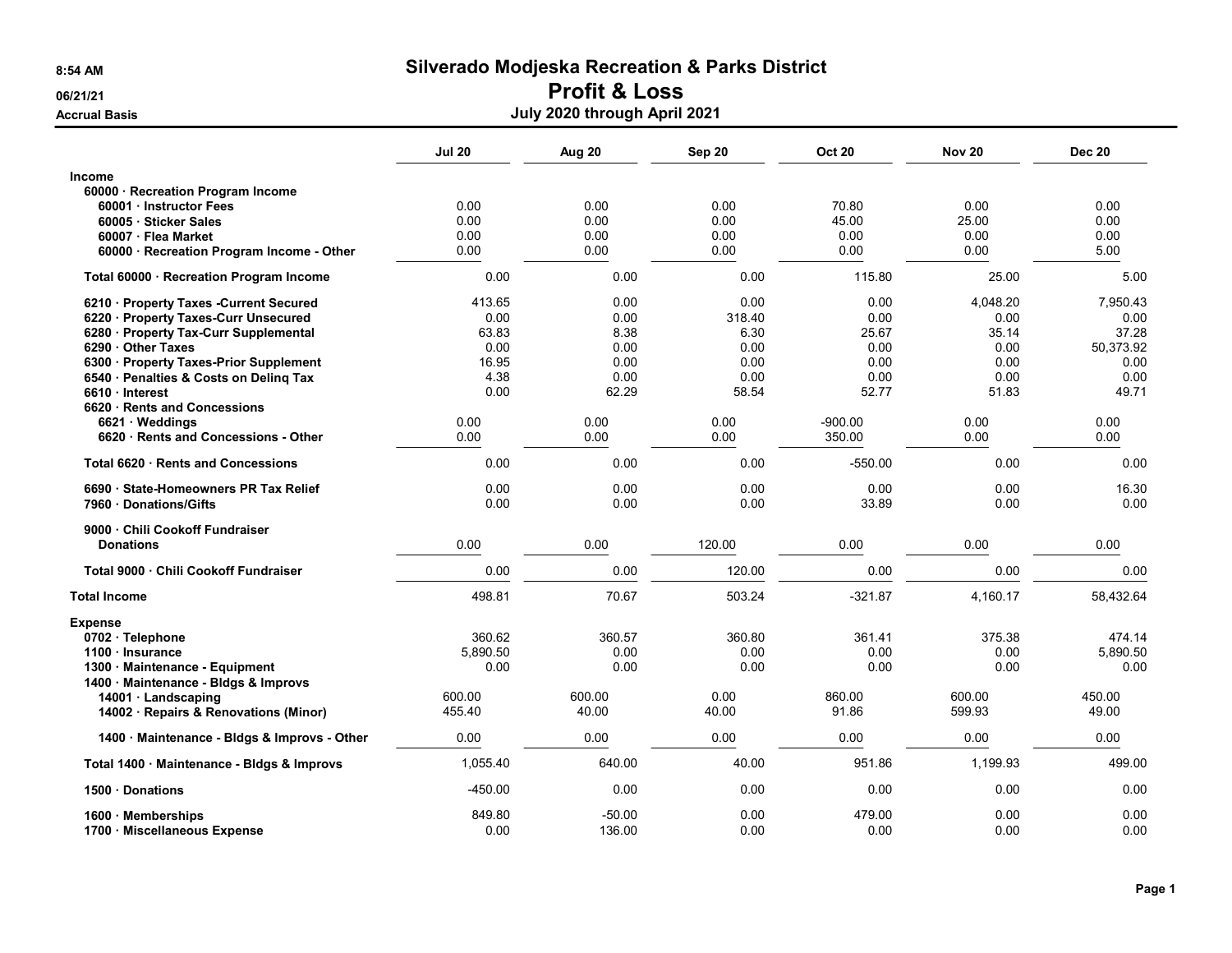# 06/21/21 **Profit & Loss**

## Accrual Basis July 2020 through April 2021

|                                                        | <b>Jul 20</b> | Aug 20      | Sep 20      | <b>Oct 20</b> | <b>Nov 20</b> | <b>Dec 20</b> |
|--------------------------------------------------------|---------------|-------------|-------------|---------------|---------------|---------------|
| 1800 · Office Expense                                  | 0.00          | 136.58      | 0.00        | 0.00          | 61.88         | 0.00          |
| 1803 · Postage                                         | 0.00          | 0.00        | 0.00        | 0.00          | 53.85         | 27.50         |
| 1806 · Printing Costs - Outside Vendor                 | 0.00          | 0.00        | 0.00        | 0.00          | 0.00          | 0.00          |
| 1900 · Professional/Specialized Srvcs                  |               |             |             |               |               |               |
| 19001 · Audit Services                                 | 0.00          | 0.00        | 0.00        | 0.00          | 0.00          | 0.00          |
| 19002 · Legal Services                                 | 0.00          | 0.00        | 0.00        | 0.00          | 0.00          | 0.00          |
| 19005 Administrative                                   | 0.00          | 0.00        | 220.00      | 385.00        | 0.00          | 250.00        |
| 19006 · Bookkeeping                                    | 420.00        | 490.00      | 420.00      | 525.00        | 676.25        | 1,105.00      |
| 19007 · Instructor Fees                                | 0.00          | 0.00        | 0.00        | 0.00          | 0.00          | 0.00          |
| 19008 · Caretaker                                      | 247.50        | 0.00        | 0.00        | 2,193.75      | 0.00          | 250.00        |
| 19009 · Website Maintenance                            | 33.00         | 43.50       | 775.75      | 0.00          | 27.75         | 30.00         |
| 1900 · Professional/Specialized Srvcs - Other          | 0.56          | 0.00        | 0.80        | 0.00          | 10.12         | 19.88         |
| Total 1900 · Professional/Specialized Srvcs            | 701.06        | 533.50      | 1,416.55    | 3,103.75      | 714.12        | 1,654.88      |
| 1912 · Investment Administrative Fees                  | 0.00          | 3.01        | 3.02        | 2.94          | 3.20          | 3.26          |
| 2000 · Publications and Legal Notices                  | 0.00          | 0.00        | 0.00        | 0.00          | 0.00          | 0.00          |
| 2400 · Special Deparmental Expense<br>2800 · Utilities | 0.00          | 0.00        | 0.00        | 0.00          | 0.00          | 0.00          |
| 28001 · Electricity                                    | 59.36         | 55.88       | 65.61       | 58.64         | 53.01         | 58.27         |
| 28002 Waste Disposal                                   | 362.37        | 362.36      | 416.19      | 362.36        | 362.35        | 137.81        |
| 28003 · Portable Toilets/Septic                        | 190.00        | 0.00        | 190.00      | 190.00        | 190.00        | 190.00        |
| $28005 \cdot Water$                                    | 290.81        | 415.56      | 624.24      | 868.37        | 1,191.50      | 1,009.05      |
| Total 2800 Utilities                                   | 902.54        | 833.80      | 1,296.04    | 1,479.37      | 1,796.86      | 1,395.13      |
| <b>Total Expense</b>                                   | 9,309.92      | 2,593.46    | 3,116.41    | 6,378.33      | 4,205.22      | 9,944.41      |
| Net Income                                             | $-8,811.11$   | $-2,522.79$ | $-2,613.17$ | $-6,700.20$   | $-45.05$      | 48,488.23     |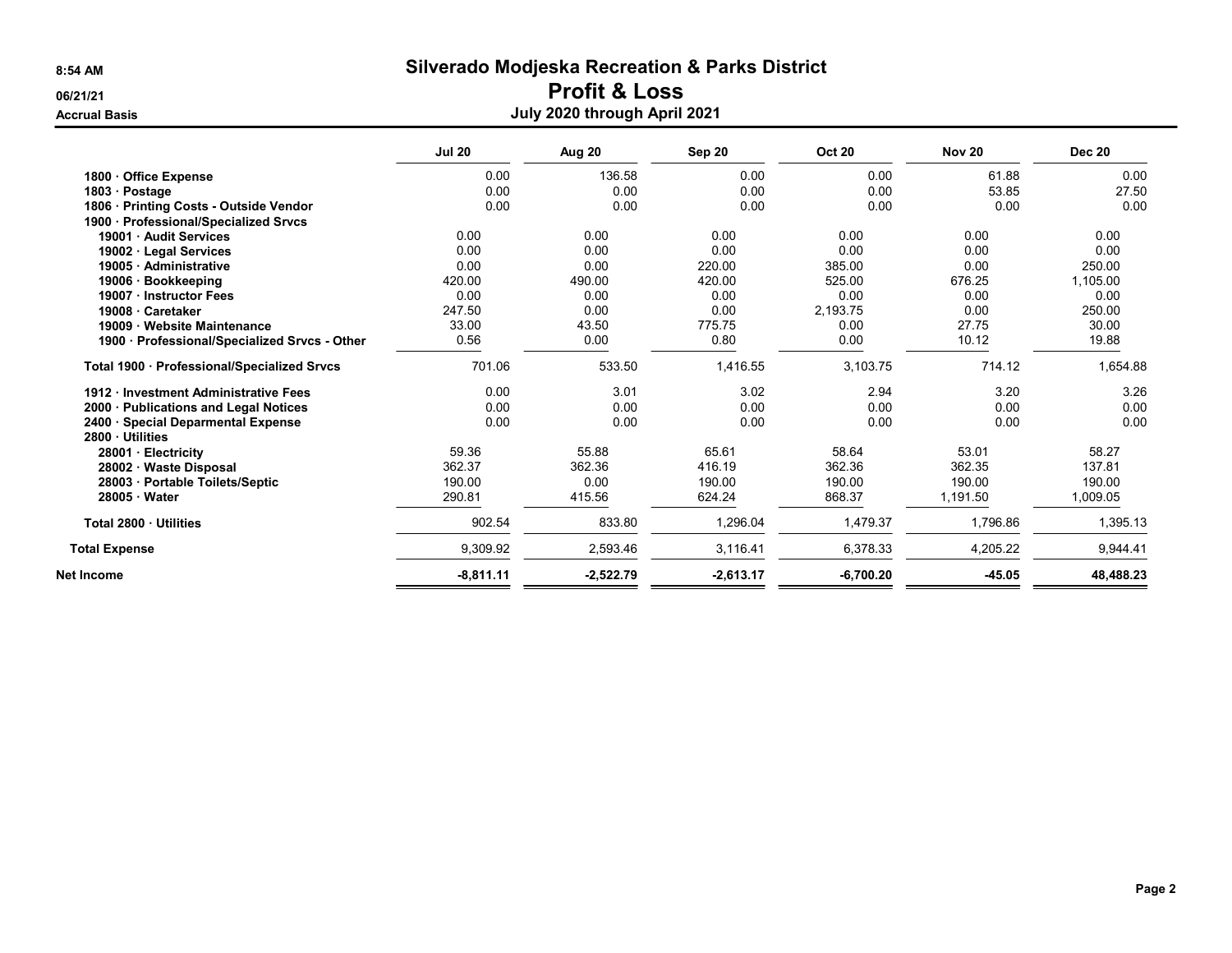## 06/21/21 Profit & Loss

| <b>Accrual Basis</b>                         | July 2020 through April 2021 |                   |               |          |              |  |  |
|----------------------------------------------|------------------------------|-------------------|---------------|----------|--------------|--|--|
|                                              | <b>Jan 21</b>                | Feb <sub>21</sub> | <b>Mar 21</b> | Apr 21   | <b>TOTAL</b> |  |  |
| Income                                       |                              |                   |               |          |              |  |  |
| 60000 · Recreation Program Income            |                              |                   |               |          |              |  |  |
| 60001 Instructor Fees                        | 114.00                       | 0.00              | 0.00          | 0.00     | 184.80       |  |  |
| 60005 · Sticker Sales                        | 0.00                         | 0.00              | 0.00          | 0.00     | 70.00        |  |  |
| 60007 · Flea Market                          | 0.00                         | 0.00              | 190.00        | 170.00   | 360.00       |  |  |
| 60000 · Recreation Program Income - Other    | 0.00                         | 0.00              | 0.00          | 0.00     | 5.00         |  |  |
| Total 60000 · Recreation Program Income      | 114.00                       | 0.00              | 190.00        | 170.00   | 619.80       |  |  |
| 6210 Property Taxes - Current Secured        | 1,233.82                     | 0.00              | 0.00          | 0.00     | 13,646.10    |  |  |
| 6220 · Property Taxes-Curr Unsecured         | 243.37                       | 0.00              | 0.00          | 0.00     | 561.77       |  |  |
| 6280 · Property Tax-Curr Supplemental        | 85.91                        | 17.89             | 0.00          | 0.00     | 280.40       |  |  |
| 6290 Other Taxes                             | 0.00                         | 8,012.76          | 0.00          | 0.00     | 58,386.68    |  |  |
| 6300 · Property Taxes-Prior Supplement       | 0.00                         | 0.00              | 0.00          | 0.00     | 16.95        |  |  |
| 6540 · Penalties & Costs on Deling Tax       | 0.00                         | 0.00              | 0.00          | 0.00     | 4.38         |  |  |
| 6610 · Interest                              | 58.82                        | 75.81             | 0.00          | 0.00     | 409.77       |  |  |
| 6620 · Rents and Concessions                 |                              |                   |               |          |              |  |  |
| $6621 \cdot W$ eddings                       | 0.00                         | 0.00              | 0.00          | 0.00     | $-900.00$    |  |  |
| 6620 · Rents and Concessions - Other         | 0.00                         | 120.00            | 350.00        | 350.00   | 1,170.00     |  |  |
| Total 6620 Rents and Concessions             | 0.00                         | 120.00            | 350.00        | 350.00   | 270.00       |  |  |
| 6690 · State-Homeowners PR Tax Relief        | 38.01                        | 0.00              | 0.00          | 0.00     | 54.31        |  |  |
| 7960 Donations/Gifts                         | 200.00                       | 0.00              | 1,801.00      | 76.00    | 2.110.89     |  |  |
| 9000 Chili Cookoff Fundraiser                |                              |                   |               |          |              |  |  |
| <b>Donations</b>                             | 0.00                         | 0.00              | 0.00          | 0.00     | 120.00       |  |  |
| Total 9000 Chili Cookoff Fundraiser          | 0.00                         | 0.00              | 0.00          | 0.00     | 120.00       |  |  |
| <b>Total Income</b>                          | 1,973.93                     | 8,226.46          | 2,341.00      | 596.00   | 76,481.05    |  |  |
| <b>Expense</b>                               |                              |                   |               |          |              |  |  |
| 0702 · Telephone                             | 275.83                       | 385.70            | 284.30        | 384.27   | 3.623.02     |  |  |
| 1100 · Insurance                             | 0.00                         | 0.00              | 0.00          | 0.00     | 11,781.00    |  |  |
| 1300 · Maintenance - Equipment               | 0.00                         | 0.00              | 0.00          | 400.00   | 400.00       |  |  |
| 1400 Maintenance - Bldgs & Improvs           |                              |                   |               |          |              |  |  |
| 14001 · Landscaping                          | 0.00                         | 900.00            | 0.00          | 2.850.00 | 6,860.00     |  |  |
| 14002 · Repairs & Renovations (Minor)        | 2,378.21                     | 49.00             | 49.00         | 49.00    | 3,801.40     |  |  |
| 1400 · Maintenance - Bldgs & Improvs - Other | 0.00                         | 0.00              | 0.00          | 1,358.52 | 1,358.52     |  |  |
| Total 1400 · Maintenance - Bldgs & Improvs   | 2,378.21                     | 949.00            | 49.00         | 4,257.52 | 12,019.92    |  |  |
| 1500 Donations                               | 0.00                         | 0.00              | 0.00          | 946.00   | 496.00       |  |  |
| 1600 Memberships                             | 0.00                         | 0.00              | 0.00          | 0.00     | 1,278.80     |  |  |
| 1700 Miscellaneous Expense                   | 0.00                         | 0.00              | 0.00          | 0.00     | 136.00       |  |  |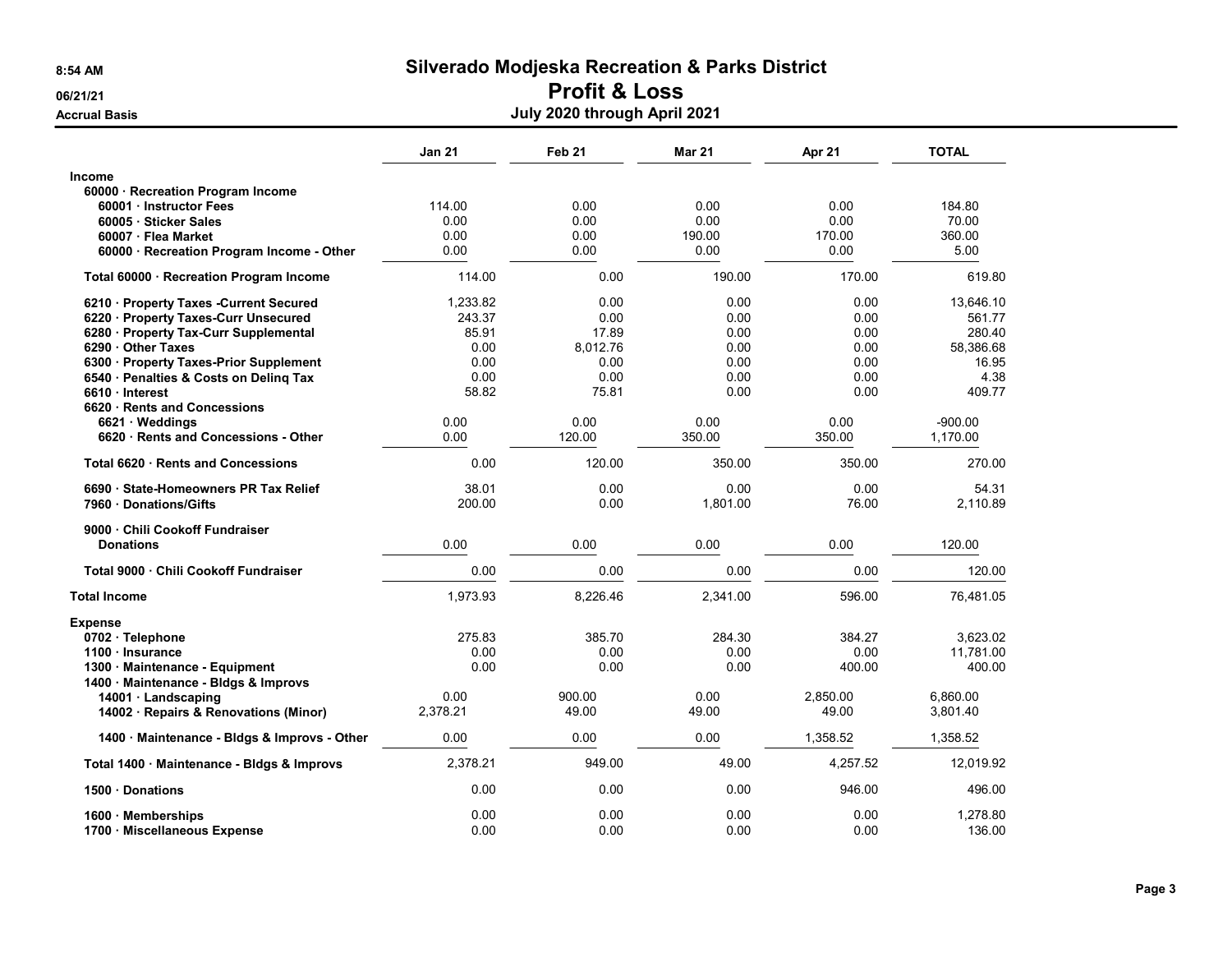# 06/21/21 **Profit & Loss**

## Accrual Basis July 2020 through April 2021

|                                                        | <b>Jan 21</b> | Feb 21      | <b>Mar 21</b> | Apr 21       | <b>TOTAL</b> |
|--------------------------------------------------------|---------------|-------------|---------------|--------------|--------------|
| 1800 Office Expense                                    | 277.36        | 330.08      | 0.00          | 0.00         | 805.90       |
| 1803 · Postage                                         | 13.30         | 0.00        | 7.35          | 0.00         | 102.00       |
| 1806 · Printing Costs - Outside Vendor                 | 0.00          | 0.00        | 0.00          | 549.53       | 549.53       |
| 1900 · Professional/Specialized Srvcs                  |               |             |               |              |              |
| 19001 · Audit Services                                 | 0.00          | 6,500.00    | 0.00          | 0.00         | 6,500.00     |
| 19002 · Legal Services                                 | 0.00          | 660.00      | 0.00          | 1,635.00     | 2,295.00     |
| 19005 Administrative                                   | 0.00          | 0.00        | 0.00          | 0.00         | 855.00       |
| <b>Bookkeeping</b><br>$19006 -$                        | 953.40        | 0.00        | 671.25        | 551.25       | 5,812.15     |
| 19007 · Instructor Fees                                | 114.00        | $-114.00$   | 0.00          | 0.00         | 0.00         |
| 19008 · Caretaker                                      | 0.00          | 0.00        | 0.00          | 0.00         | 2.691.25     |
| 19009 · Website Maintenance                            | 0.00          | 62.25       | 0.00          | 40.50        | 1.012.75     |
| 1900 · Professional/Specialized Srvcs - Other          | 3.69          | 0.00        | 0.00          | 0.00         | 35.05        |
| Total 1900 · Professional/Specialized Srvcs            | 1,071.09      | 7,108.25    | 671.25        | 2,226.75     | 19,201.20    |
| 1912 Investment Administrative Fees                    | 4.24          | 6.44        | 0.00          | 0.00         | 26.11        |
| 2000 · Publications and Legal Notices                  | 0.00          | 0.00        | 0.00          | 360.00       | 360.00       |
| 2400 · Special Deparmental Expense<br>2800 · Utilities | 0.00          | 1,389.21    | 0.00          | 0.00         | 1,389.21     |
| 28001 Electricity                                      | 48.71         | 48.71       | 52.46         | 132.92       | 633.57       |
| 28002 · Waste Disposal                                 | 668.14        | 362.39      | 374.43        | 921.83       | 4,330.23     |
| 28003 · Portable Toilets/Septic                        | 190.00        | 190.00      | 190.00        | 950.00       | 2,470.00     |
| 28005 · Water                                          | 298.44        | $-330.44$   | 104.75        | 0.00         | 4,472.28     |
| Total 2800 · Utilities                                 | 1,205.29      | 270.66      | 721.64        | 2,004.75     | 11,906.08    |
| <b>Total Expense</b>                                   | 5,225.32      | 10,439.34   | 1,733.54      | 11,128.82    | 64,074.77    |
| Net Income                                             | $-3,251.39$   | $-2,212.88$ | 607.46        | $-10,532.82$ | 12,406.28    |
|                                                        |               |             |               |              |              |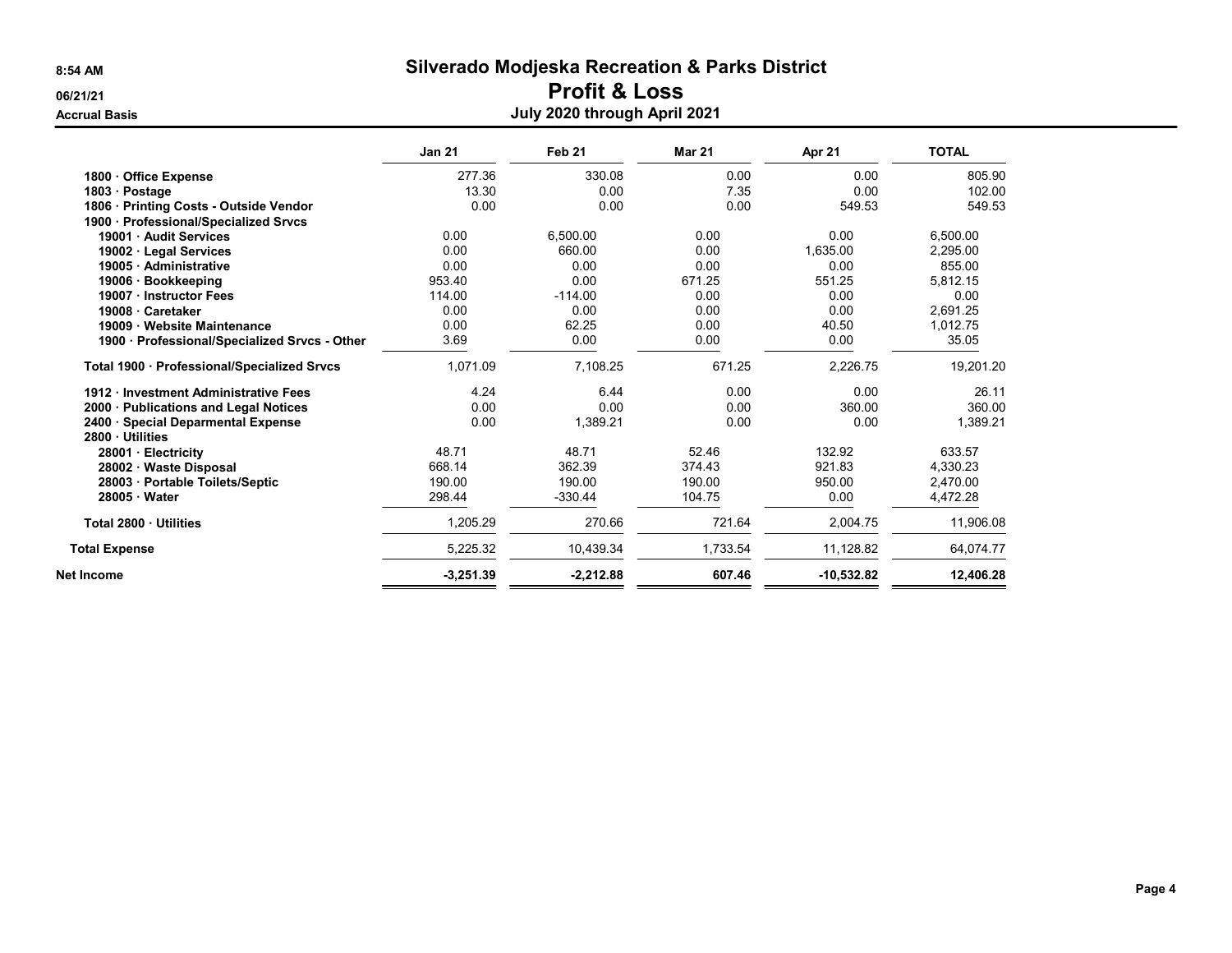## 8:53 AM Silverado Modjeska Recreation & Parks District 06/21/21 **Balance Sheet Cash Basis** Cash Basis **As of April 30, 2021**

|                                                                       | Apr 30, 21         |
|-----------------------------------------------------------------------|--------------------|
| <b>ASSETS</b>                                                         |                    |
| <b>Current Assets</b>                                                 |                    |
| <b>Checking/Savings</b><br>8010 County Checking Account               | 137,088.35         |
| 8020 · BofA Rec Checking Account                                      | 130,030.48         |
| <b>Total Checking/Savings</b>                                         | 267,118.83         |
| <b>Other Current Assets</b>                                           |                    |
| 8250 Interest Receivable                                              | 125.67             |
| <b>Total Other Current Assets</b>                                     | 125.67             |
| <b>Total Current Assets</b>                                           | 267,244.50         |
| <b>Other Assets</b>                                                   |                    |
| 8211 · Interfund Receivable                                           |                    |
| 82111 · Loan to SCC (2nd Loan)<br>8211 · Interfund Receivable - Other | 66,447.95          |
|                                                                       | 66,048.00          |
| Total 8211 · Interfund Receivable                                     | 132,495.95         |
| <b>Total Other Assets</b>                                             | 132,495.95         |
| <b>TOTAL ASSETS</b>                                                   | 399,740.45         |
| <b>LIABILITIES &amp; EQUITY</b>                                       |                    |
| Liabilities                                                           |                    |
| <b>Current Liabilities</b>                                            |                    |
| <b>Accounts Payable</b>                                               |                    |
| 9010 Accounts Payable                                                 | $-160.01$<br>50.00 |
| 9025 · Stale Dated Payable                                            |                    |
| <b>Total Accounts Payable</b>                                         | $-110.01$          |
| <b>Other Current Liabilities</b>                                      |                    |
| 9001 CAPRI Stage Repair Funds                                         | 8,584.88           |
| 9120 Development Deposits                                             | 13,600.00          |
| <b>Total Other Current Liabilities</b>                                | 22,184.88          |
| <b>Total Current Liabilities</b>                                      | 22,074.87          |
| <b>Total Liabilities</b>                                              | 22,074.87          |
| Equity                                                                |                    |
| 3900 · Retained Earnings                                              | -2,977.99          |
| 9990 Fund Balance-Unrestricted                                        | 369,524.42         |
| <b>Net Income</b>                                                     | 11,119.15          |
| <b>Total Equity</b>                                                   | 377,665.58         |
| <b>TOTAL LIABILITIES &amp; EQUITY</b>                                 | 399,740.45         |
|                                                                       |                    |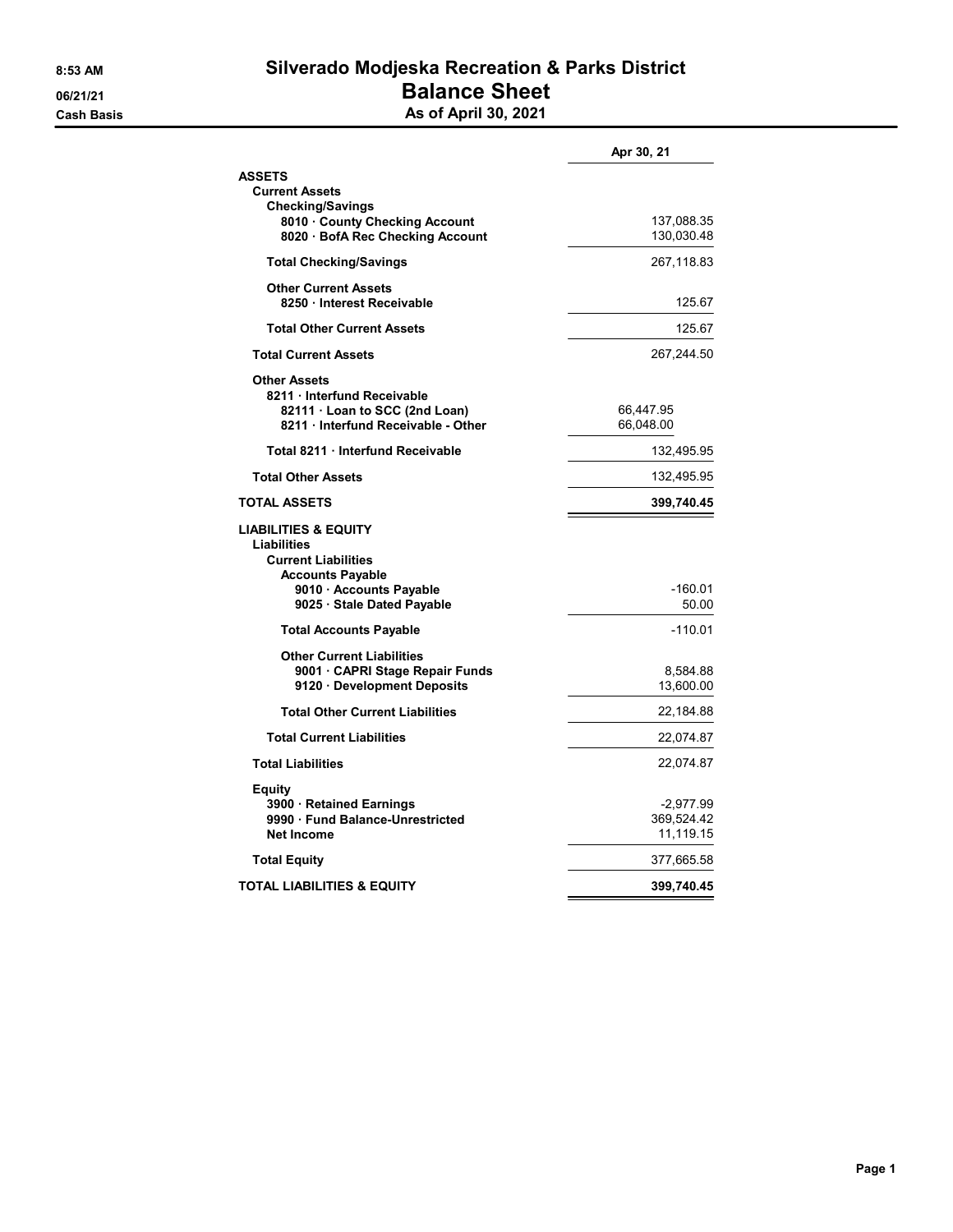## 8:58 AM Silverado Modjeska Recreation & Parks District 06/21/21 CONSERVENTING CONTROLLER TRANSACTION LIST by Vendor

### April 2021

| <b>Type</b>                        | <b>Date</b> | <b>Num</b> | Memo                  | <b>Account</b>           | Clr      | <b>Split</b>                       | <b>Debit</b> | Credit   |
|------------------------------------|-------------|------------|-----------------------|--------------------------|----------|------------------------------------|--------------|----------|
| AT&T                               |             |            |                       |                          |          |                                    |              |          |
| Bill                               | 04/02/2021  | 71464      | Billed Mar 10,        | 9010 · Accounts Pa       |          | $0702 \cdot$ Telepho               |              | 99.87    |
| <b>Bill Pmt -Check</b>             | 04/02/2021  | 3416       | Billed Mar 10,        | 8020 · BofA Rec Ch       | $\times$ | $9010 \cdot$ Account               |              | 99.87    |
| <b>Bennett Design</b>              |             |            |                       |                          |          |                                    |              |          |
| Check                              | 04/14/2021  | 3405       | Invoice $#$ 10765     | 8020 · BofA Rec Ch       | X        | $19009 \cdot$ Websit               |              | 40.50    |
| <b>Canyon Septic Services</b>      |             |            |                       |                          |          |                                    |              |          |
| Check                              | 04/14/2021  | 3407       | Invoice $\#2235$      | 8020 · BofA Rec Ch       | X        | -SPLIT-                            |              | 950.00   |
| Cole & Huber, LLC                  |             |            |                       |                          |          |                                    |              |          |
| Check                              | 04/15/2021  | 3409       | Invoice #36581        | $8020 \cdot$ BofA Rec Ch | X        | 19002 · Legal                      |              | 660.00   |
| Bill                               | 04/30/2021  | Inv 37     | <b>March Services</b> | 9010 · Accounts Pa       |          | 19002 $\cdot$ Legal                |              | 975.00   |
| <b>Bill Pmt -Check</b>             | 04/30/2021  | 3412       | <b>March Services</b> | 8020 · BofA Rec Ch       | X        | 9010 · Account                     |              | 975.00   |
| <b>Cox Communications</b>          |             |            |                       |                          |          |                                    |              |          |
| Check                              | 04/23/2021  | <b>EFT</b> | Account #001          | $8020 \cdot$ BofA Rec Ch | X        | $0702 \cdot$ Telepho               |              | 284.40   |
| Fanello, Diana                     |             |            |                       |                          |          |                                    |              |          |
| Check                              | 04/14/2021  | 3406       | Inv. 2021014          | 8020 · BofA Rec Ch       | X        | $19006 \cdot Book$                 |              | 551.25   |
| <b>HCD</b>                         |             |            |                       |                          |          |                                    |              |          |
| Bill                               | 04/30/2021  | CCE5       | Serial S513,          | 9010 · Accounts Pa       |          | $1400 \cdot$ Mainten               |              | 34.00    |
| <b>Bill Pmt -Check</b>             | 04/30/2021  | 3413       | Serial S513,          | $8020 \cdot$ BofA Rec Ch | $\times$ | $9010 \cdot$ Account               |              | 34.00    |
| <b>Home Depot</b>                  |             |            |                       |                          |          |                                    |              |          |
| <b>Bill Pmt - Check</b>            | 04/22/2021  | 3410       |                       | 8020 · BofA Rec Ch       | X        | $9010 \cdot$ Account               |              | 806.86   |
| <b>Inter-Canyon League</b>         |             |            |                       |                          |          |                                    |              |          |
| Bill                               | 04/28/2021  | Bond       | SMPRD Ck R            | $9010 \cdot$ Accounts Pa |          | $1500 \cdot$ Donations             |              | 946.00   |
| <b>Bill Pmt -Check</b>             | 04/28/2021  | 3411       | SMPRD Ck R            | 8020 · BofA Rec Ch       | $\times$ | $9010 \cdot$ Account               |              | 946.00   |
| <b>Lang Newspapers</b>             |             |            |                       |                          |          |                                    |              |          |
| Check                              | 04/22/2021  | <b>EFT</b> | Budget Repor          | 8020 · BofA Rec Ch       | X        | 2000 · Publicat                    |              | 360.00   |
| <b>Myles Luas Appliance Repair</b> |             |            |                       |                          |          |                                    |              |          |
| Bill                               | 04/20/2021  | 26868      | Propance Mai          | 9010 · Accounts Pa       |          | $1300 \cdot$ Mainten               |              | 100.00   |
| Bill                               | 04/20/2021  | 26869      | Filter Replace        | 9010 · Accounts Pa       |          | $1300 \cdot$ Mainten               |              | 300.00   |
| <b>Bill Pmt - Check</b>            | 04/20/2021  | 3419       |                       | 8020 · BofA Rec Ch       |          | $9010 \cdot$ Account               |              | 400.00   |
| Southern California Edison         |             |            |                       |                          |          |                                    |              |          |
| Bill                               | 04/02/2021  |            |                       | 9010 · Accounts Pa       |          | $28001 \cdot$ Electri              |              | 66.58    |
| <b>Bill Pmt -Check</b>             | 04/02/2021  |            |                       | $8020 \cdot$ BofA Rec Ch | $\times$ | $9010 \cdot$ Account               |              | 66.58    |
| Check                              | 04/22/2021  | <b>EFT</b> | 700390193052          | $8020 \cdot$ BofA Rec Ch | $\times$ | 28001 · Electri                    |              | 66.34    |
| <b>Specialized Tree Works</b>      |             |            |                       |                          |          |                                    |              |          |
| Check                              | 04/14/2021  | 3403       | Invoice $#8165$       | 8020 · BofA Rec Ch       | X        | $14001 \cdot$ Lands                |              | 1,725.00 |
| Check                              | 04/14/2021  | 3404       | Invoice $#8111$       | $8020 \cdot$ BofA Rec Ch |          | $14001 \cdot$ Lands                |              | 1.125.00 |
| Vail Dunlap & Associates           |             |            |                       |                          |          |                                    |              |          |
| Bill                               | 04/21/2021  | 144715     | Iron On Patch         | 9010 · Accounts Pa       |          | $1806 \cdot \text{Printing} \dots$ |              | 549.53   |
| Bill                               | 04/28/2021  | 145283     | Canopy Tent           | 9010 · Accounts Pa       |          | $1400 \cdot$ Mainten               |              | 1,324.52 |
| <b>Bill Pmt - Check</b>            | 04/28/2021  | 3418       |                       | 8020 · BofA Rec Ch       |          | $9010 \cdot$ Account               |              | 2,024.90 |
| Waste Management of OC             |             |            |                       |                          |          |                                    |              |          |
| Check                              | 04/01/2021  | <b>EFT</b> | Auto Pay              | $8020 \cdot$ BofA Rec Ch | X        | 28002 · Waste                      |              | 495.22   |
| Check                              | 04/01/2021  | <b>EFT</b> | Auto Pay              | 8020 · BofA Rec Ch       | X        | 28002 · Waste                      |              | 58.22    |
| Check                              | 04/02/2021  | <b>EFT</b> | Auto Pay              | 8020 · BofA Rec Ch       | $\times$ | 28002 · Waste                      |              | 247.61   |
| Check                              | 04/14/2021  | 3408       | <b>April Services</b> | 8020 · BofA Rec Ch       | X        | 28002 · Waste                      |              | 120.78   |